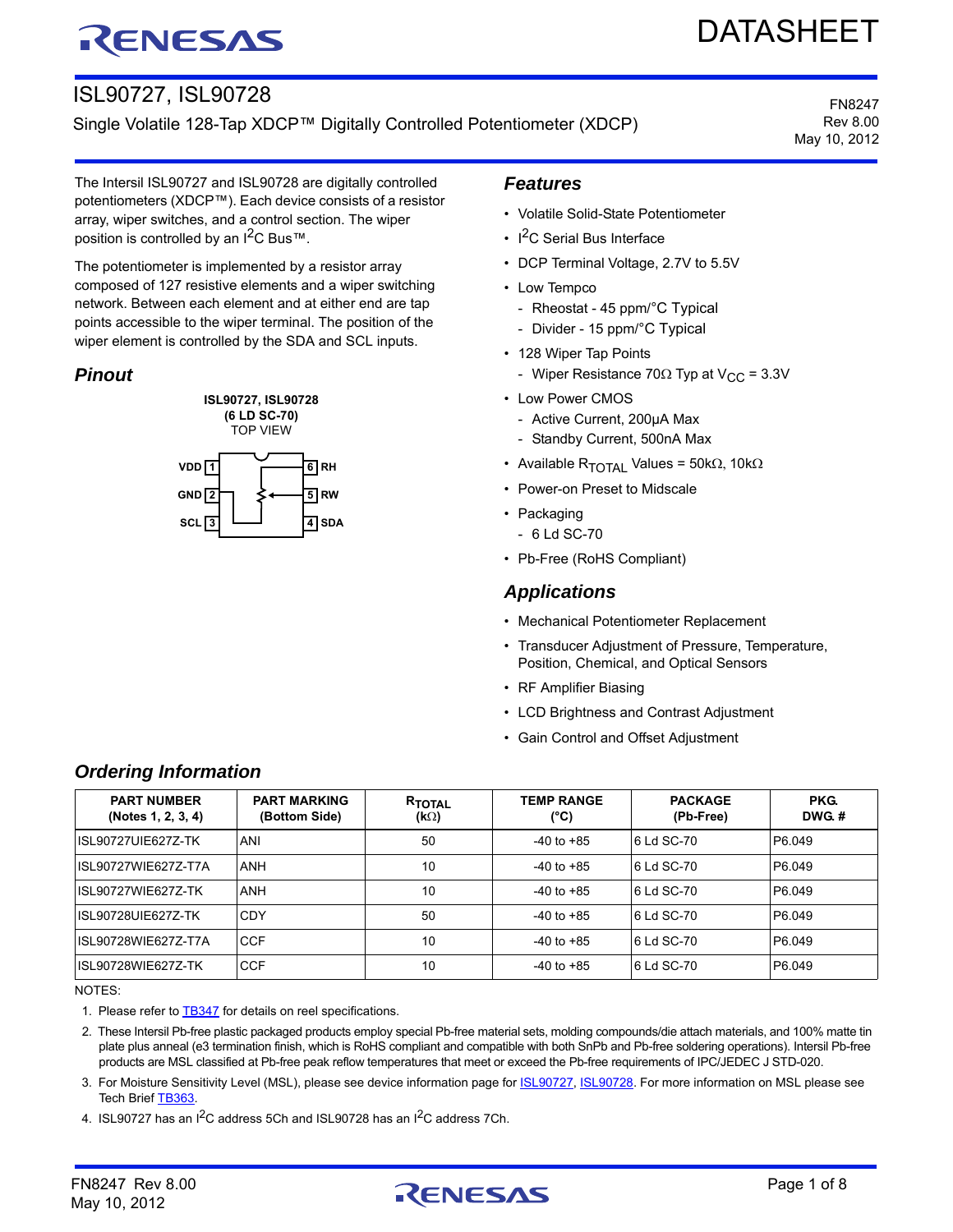# *Pin Descriptions*

| <b>PIN NUMBER</b> | <b>SYMBOL</b> | <b>DESCRIPTION</b>            |
|-------------------|---------------|-------------------------------|
|                   | <b>VDD</b>    | Supply Voltage                |
| っ                 | <b>GND</b>    | Ground                        |
| 3                 | <b>SCL</b>    | Open drain Serial Clock input |
| 4                 | <b>SDA</b>    | Open drain Serial Data I/O    |
| 5                 | <b>RW</b>     | Potentiometer Wiper Terminal  |
| 6                 | <b>RH</b>     | Potentiometer High Terminal   |

# *Block Diagram*



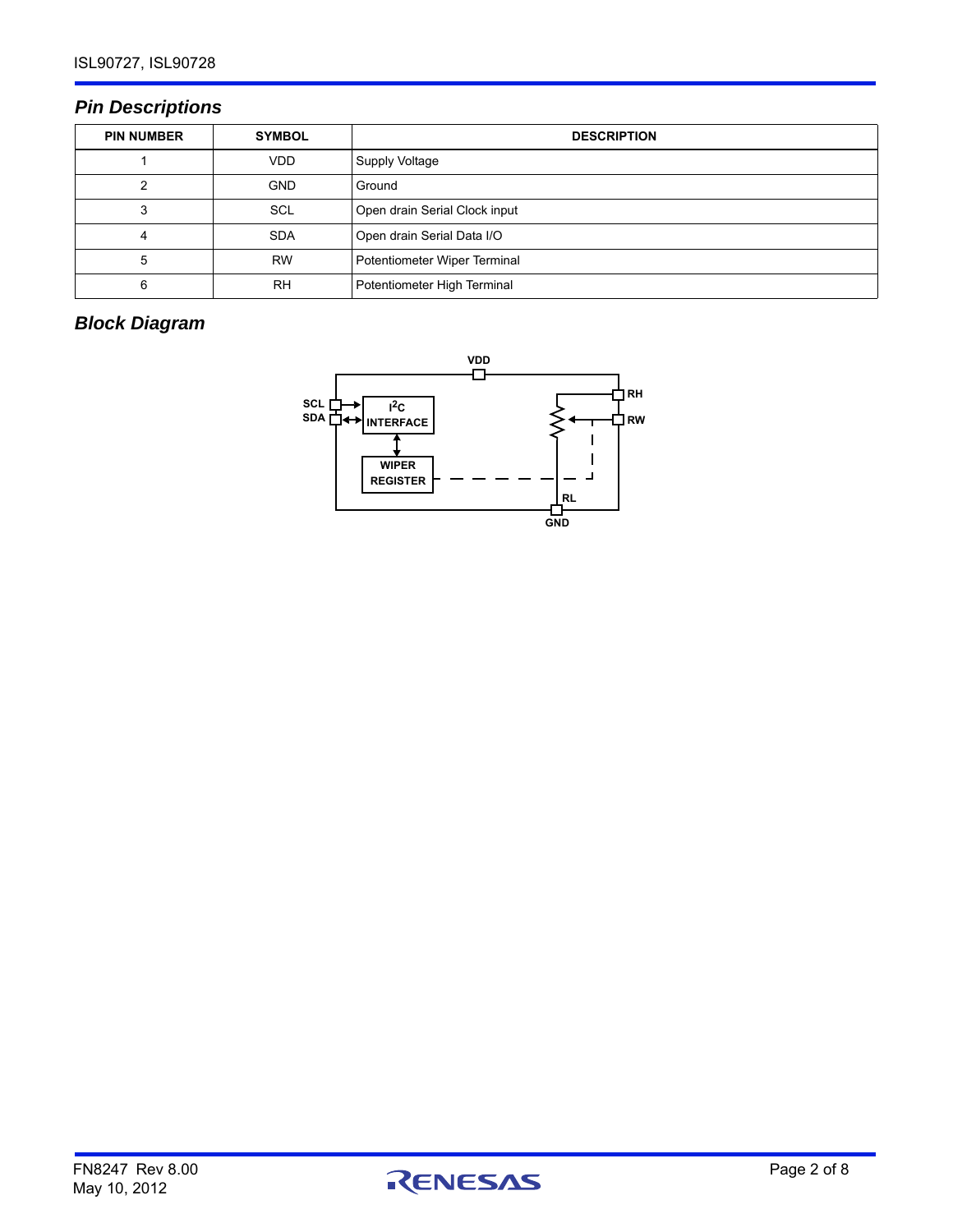#### Absolute Maximum Ratings **National Information** Thermal Information

| Voltage at any Digital Interface Pin |
|--------------------------------------|
|                                      |
|                                      |
| Voltage at any DCP Pin with          |
|                                      |
|                                      |
|                                      |
| <b>ESD Rating</b>                    |
|                                      |

| Thermal Resistance (Typical)                     |      | $\theta$ <sub>JA</sub> (°C/W) $\theta$ <sub>JC</sub> (°C/W) |
|--------------------------------------------------|------|-------------------------------------------------------------|
| 6 Ld SC-70 Package (Notes 5, 6) $\ldots$         | 480. | 210                                                         |
|                                                  |      |                                                             |
| http://www.intersil.com/pbfree/Pb-FreeReflow.asp |      |                                                             |
|                                                  |      |                                                             |

#### **Recommended Operating Conditions**

*CAUTION: Do not operate at or near the maximum ratings listed for extended periods of time. Exposure to such conditions may adversely impact product reliability and result in failures not covered by warranty.*

NOTES:

- <span id="page-2-0"></span>5.  $\theta_{JA}$  is measured with the component mounted on a high effective thermal conductivity test board in free air. See Tech Brief **[TB379](http://www.intersil.com/content/dam/Intersil/documents/tb37/tb379.pdf)** for details.
- <span id="page-2-1"></span>6. For  $\theta_{\text{JC}}$ , the "case temp" location is taken at the package top center.

| <b>SYMBOL</b>                 | <b>PARAMETER</b>                                              | <b>TEST CONDITIONS</b>                                                          |          | <b>MIN</b><br>(Note 19) | <b>TYP</b><br>(Note 7) | <b>MAX</b><br>(Note 19) | <b>UNIT</b>            |
|-------------------------------|---------------------------------------------------------------|---------------------------------------------------------------------------------|----------|-------------------------|------------------------|-------------------------|------------------------|
| RTOTAL                        | $R_H$ to $R_I$ Resistance                                     | W option<br>U option                                                            |          |                         | 10                     |                         | kΩ                     |
|                               |                                                               |                                                                                 |          |                         | 50                     |                         | kΩ                     |
|                               | R <sub>H</sub> to R <sub>L</sub> Resistance Tolerance         |                                                                                 |          | $-20$                   |                        | $+20$                   | $\%$                   |
| $R_W$                         | Wiper Resistance                                              | $V_{CC}$ = 3.3V @ +25°C                                                         |          |                         | 85                     | 200                     | Ω                      |
| $C_H/C_L/C_W$                 | Potentiometer Capacitance                                     |                                                                                 |          |                         | 10/10/25               |                         | pF                     |
| <b>ILkgDCP</b>                | Leakage on DCP Pins                                           | Voltage at pin from GND to $V_{CC}$                                             |          |                         | 0.1                    |                         | μA                     |
| <b>VOLTAGE DIVIDER MODE</b>   |                                                               |                                                                                 |          |                         |                        |                         |                        |
| <b>INL</b>                    | Integral Non-linearity                                        |                                                                                 |          | $-1$                    | ±0.2                   | $\mathbf{1}$            | <b>LSB</b><br>(Note 8) |
| <b>DNL</b>                    | Differential Non-linearity                                    | Monotonic over all tap positions                                                | W option | $-1$                    | ±0.1                   | $\mathbf{1}$            | <b>LSB</b><br>(Note 8) |
|                               |                                                               |                                                                                 | U option | $-1$                    | ±0.1                   | $\mathbf{1}$            | <b>LSB</b><br>(Note 8) |
| ZS <sub>error</sub>           | Zero-scale Error                                              | W option                                                                        |          | 0                       | $\mathbf{1}$           | 3                       | LSB                    |
| (Note 9)                      |                                                               | U option                                                                        | 0        | 0.5                     | $\mathbf{1}$           | (Note 8)                |                        |
| FS <sub>error</sub>           | Full-scale Error                                              | W option                                                                        |          | $-3$                    | $-1$                   | 0                       | LSB                    |
| (Note 10)                     |                                                               | U option                                                                        |          | $-1$                    | $-0.5$                 | 0                       | (Note 8)               |
|                               | TC <sub>V</sub> (Note 16) Ratiometric Temperature Coefficient | DCP Register set to 80 hex                                                      |          |                         | ±15                    |                         | ppm/°C                 |
| <b>RESISTOR MODE</b>          |                                                               |                                                                                 |          |                         |                        |                         |                        |
| $R_{INL}$<br>(Note 14)        | Integral Non-linearity                                        | DCP register set between 20 hex and FF hex.<br>Monotonic over all tap positions |          | $-2$                    | ±0.25                  | $\overline{c}$          | MI<br>(Note 11)        |
| R <sub>DNL</sub><br>(Note 13) | Differential Non-linearity                                    | DCP register set between 20 hex<br>and FF hex. Monotonic over all tap           | W option | $-1$                    | ±0.1                   | 1                       | MI<br>(Note 11)        |
|                               |                                                               | positions<br>U option                                                           |          | $-1$                    | ±0.1                   | $\mathbf{1}$            | MI<br>(Note 11)        |
| ROFFSET<br>(Note 12)          | Offset                                                        | W option                                                                        |          | 0                       | 1                      | 3                       | MI<br>(Note 11)        |
|                               |                                                               | U option                                                                        | 0        | 0.5                     | $\mathbf{1}$           | MI<br>(Note 11)         |                        |
| $TC_R$<br>(Notes 15, 16)      | Resistance Temperature Coefficient                            | DCP register set between 20 hex and FF hex                                      |          |                         | ±45                    |                         | ppm/°C                 |

**Analog Specifications** Over recommended operating conditions, unless otherwise stated.

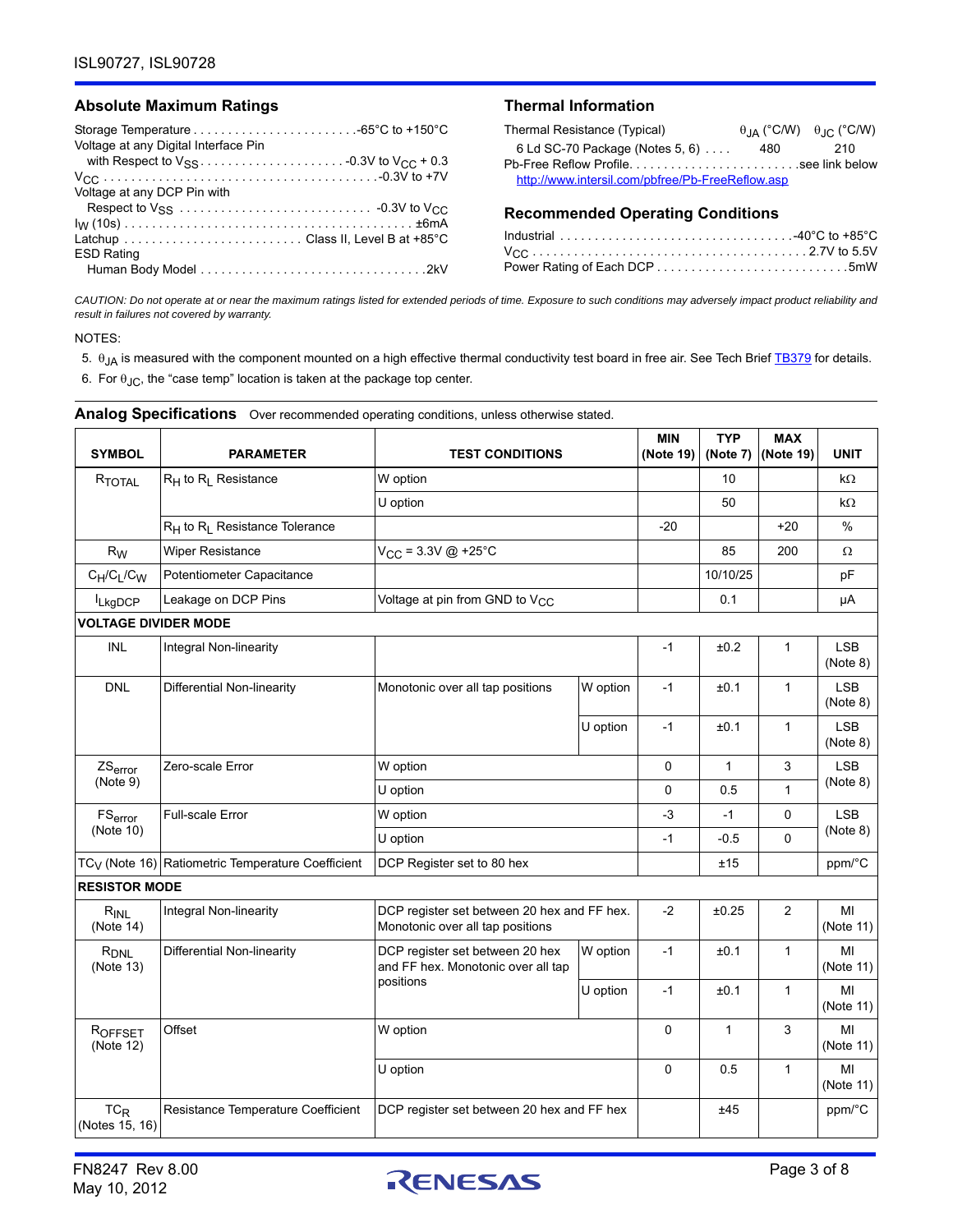## **Operating Specifications**

| <b>SYMBOL</b>                     | <b>PARAMETER</b>                                                    | <b>TEST CONDITIONS</b>                                                                                                                   | <b>MIN</b><br>(Note 19) | <b>TYP</b><br>(Note 7) | <b>MAX</b><br>(Note 19) | UNIT   |
|-----------------------------------|---------------------------------------------------------------------|------------------------------------------------------------------------------------------------------------------------------------------|-------------------------|------------------------|-------------------------|--------|
| $_{\text{ICC1}}$                  | V <sub>CC</sub> Supply Current<br>(Volatile write/read)             | $f_{SCL}$ = 400kHz; SDA = Open; (for $I^2C$ , Active,<br>Read and Volatile Write States only)                                            |                         |                        | 200                     | μA     |
| $I_{SB}$                          | V <sub>CC</sub> Current (standby)                                   | $V_{CC}$ = +5.5V, I <sup>2</sup> C Interface in Standby State                                                                            |                         |                        | 500                     | nA     |
| IComLkg                           | Common-Mode Leakage                                                 | Voltage at SDA pin to GND or V <sub>CC</sub>                                                                                             |                         |                        | 3                       | μA     |
| t <sub>DCP</sub> (Note 16)        | DCP Wiper Response Time                                             | SCL falling edge of last bit of DCP Data Byte to<br>wiper change                                                                         |                         | 500                    |                         | ns     |
| V <sub>CC</sub> Ramp<br>(Note 20) | V <sub>CC</sub> Ramp Rate                                           |                                                                                                                                          | 0.2                     |                        |                         | V/ms   |
| $t_{\mathsf{D}}$                  | Power-up Delay                                                      | $V_{CC}$ above $V_{POR}$ , to DCP Initial Value Register<br>recall completed, and $I2C$ Interface in standby state                       |                         |                        | 3                       | ms     |
|                                   | <b>SERIAL INTERFACE SPECIFICATIONS</b>                              |                                                                                                                                          |                         |                        |                         |        |
| $V_{IL}$                          | SDA, and SCL Input Buffer LOW<br>Voltage                            | (Note 17)                                                                                                                                | $-0.3$                  |                        | $0.3*$<br>$V_{\rm CC}$  | $\vee$ |
| V <sub>IH</sub>                   | SDA, and SCL Input Buffer HIGH<br>Voltage                           | (Note 17)                                                                                                                                | $0.7*$<br>$V_{\rm CC}$  |                        | $V_{CC}$ +<br>0.3       | V      |
| Hysteresis                        | SDA and SCL Input Buffer Hysteresis                                 |                                                                                                                                          | $0.05*$<br>$V_{\rm CC}$ |                        |                         | $\vee$ |
| $V_{OL}$                          | SDA Output Buffer LOW Voltage,<br>Sinking 4mA                       |                                                                                                                                          | 0                       |                        | 0.4                     | $\vee$ |
| Cpin (Note 18)                    | SDA and SCL Pin Capacitance                                         |                                                                                                                                          |                         |                        | 10                      | pF     |
| $f_{SCL}$                         | <b>SCL Frequency</b>                                                |                                                                                                                                          |                         |                        | 400                     | kHz    |
| t <sub>IN</sub>                   | Pulse Width Suppression Time at<br>SDA and SCL Inputs               | Any pulse narrower than the max spec is<br>suppressed.                                                                                   |                         |                        | 50                      | ns     |
| t <sub>AA</sub>                   | SCL Falling Edge to SDA Output Data<br>Valid                        | SCL falling edge crossing 30% of V <sub>CC</sub> , until SDA<br>exits the 30% to 70% of $V_{CC}$ window.                                 |                         |                        | 900                     | ns     |
| t <sub>BUF</sub>                  | Time the Bus Must be Free Before the<br>Start of a New Transmission | SDA crossing 70% of V <sub>CC</sub> during a STOP<br>condition, to SDA crossing 70% of $V_{CC}$ during<br>the following START condition. | 1300                    |                        |                         | ns     |
| t <sub>LOW</sub>                  | Clock LOW Time                                                      | Measured at the 30% of $V_{CC}$ crossing.                                                                                                | 1300                    |                        |                         | ns     |
| <sup>t</sup> HIGH                 | Clock HIGH Time                                                     | Measured at the 70% of $V_{CC}$ crossing.                                                                                                | 600                     |                        |                         | ns     |
| t <sub>SU:STA</sub>               | <b>START Condition Setup Time</b>                                   | SCL rising edge to SDA falling edge. Both<br>crossing 70% of V <sub>CC</sub> .                                                           | 600                     |                        |                         | ns     |
| <sup>t</sup> HD:STA               | <b>START Condition Hold Time</b>                                    | From SDA falling edge crossing 30% of $V_{CC}$ to<br>SCL falling edge crossing 70% of $V_{CC}$ .                                         | 600                     |                        |                         | ns     |
| $t$ SU:DAT                        | Input Data Setup Time                                               | From SDA exiting the 30% to 70% of V <sub>CC</sub><br>window, to SCL rising edge crossing 30% of V <sub>CC</sub>                         | 100                     |                        |                         | ns     |
| <sup>t</sup> HD:DAT               | Input Data Hold Time                                                | From SCL rising edge crossing 70% of V <sub>CC</sub> to<br>SDA entering the 30% to 70% of V <sub>CC</sub> window.                        | 0                       |                        |                         | ns     |
| t <sub>su:STO</sub>               | STOP Condition Setup Time                                           | From SCL rising edge crossing 70% of $V_{CC}$ , to<br>SDA rising edge crossing 30% of $V_{CC}$ .                                         | 600                     |                        |                         | ns     |
| t <sub>HD:STO</sub>               | STOP Condition Hold Time for Read,<br>or Volatile Only Write        | From SDA rising edge to SCL falling edge. Both<br>crossing 70% of $V_{CC}$ .                                                             | 600                     |                        |                         | ns     |
| $t_{DH}$                          | Output Data Hold Time                                               | From SCL falling edge crossing 30% of V <sub>CC</sub> ,<br>until SDA enters the 30% to 70% of $V_{CC}$ window.                           | 0                       |                        |                         | ns     |
| $t_{R}$ (Note 18)                 | SDA and SCL Rise Time                                               | From 30% to 70% of $V_{CC}$                                                                                                              | $20 +$<br>$0.1$ *Cb     |                        | 250                     | ns     |

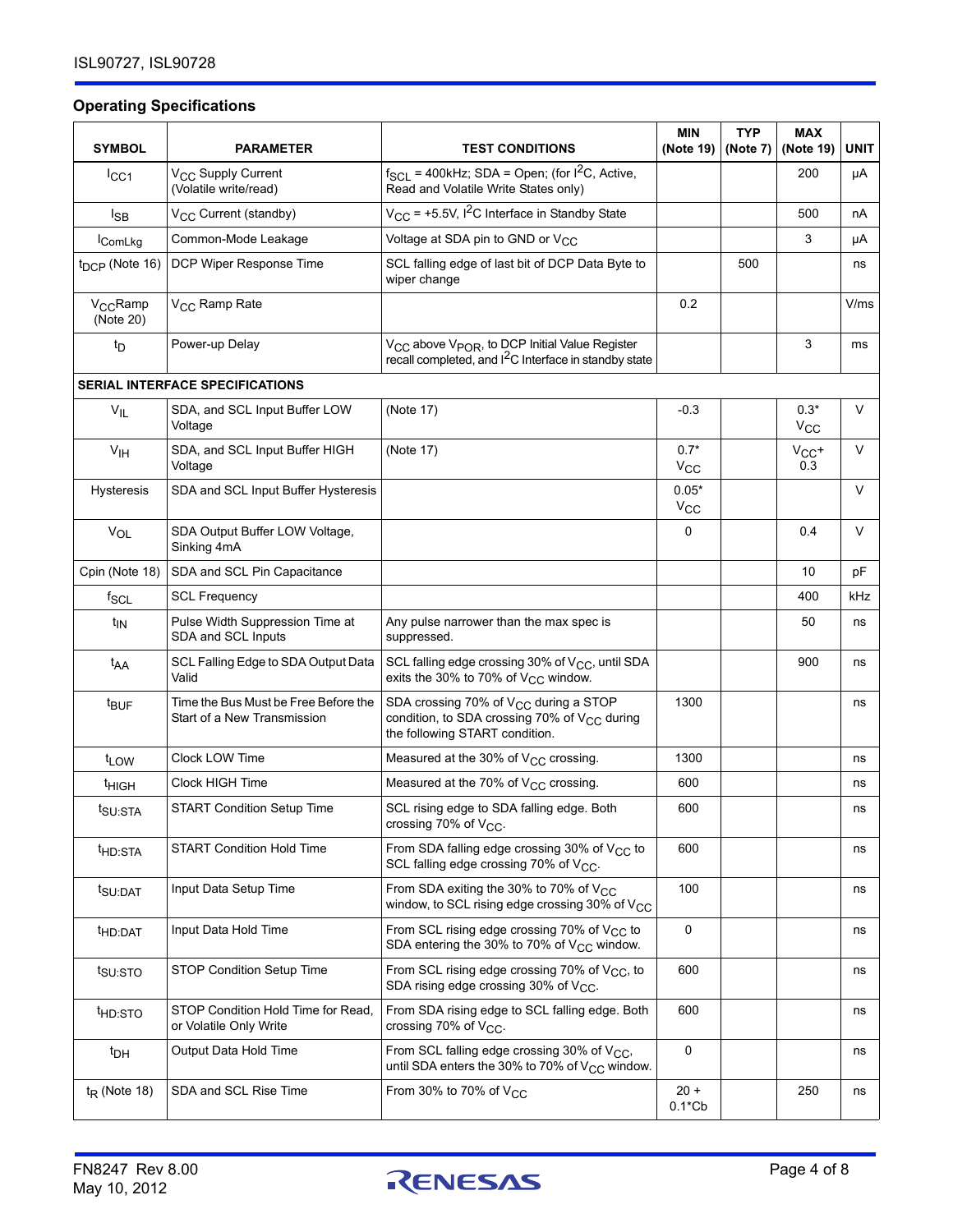#### **Operating Specifications (Continued)**

| <b>SYMBOL</b>   | <b>PARAMETER</b>                             | <b>TEST CONDITIONS</b>                                                                                                                                                        | <b>MIN</b><br>(Note 19) | <b>TYP</b> | <b>MAX</b><br>(Note 7) $ $ (Note 19) $ $ UNIT |           |
|-----------------|----------------------------------------------|-------------------------------------------------------------------------------------------------------------------------------------------------------------------------------|-------------------------|------------|-----------------------------------------------|-----------|
| $t_F$ (Note 18) | SDA and SCL Fall Time                        | From 70% to 30% of $V_{CC}$                                                                                                                                                   | $20 +$<br>$0.1$ *Cb     |            | 250                                           | ns        |
| $Cb$ (Note 18)  | Capacitive Loading of SDA or SCL             | Total on-chip and off-chip                                                                                                                                                    | 10                      |            | 400                                           | pF        |
| Rpu (Note 18)   | SDA and SCL Bus Pull-up Resistor<br>Off-chip | Maximum is determined by $t_{\rm R}$ and $t_{\rm F}$ .<br>For Cb = 400pF, max is about $2k\Omega \sim 2.5k\Omega$ .<br>For Cb = 40pF, max is about $15k\Omega \sim 20k\Omega$ |                         |            |                                               | $k\Omega$ |

NOTES:

- <span id="page-4-1"></span>7. Typical values are for  $T_A$  = +25°C and 3.3V supply voltage.
- <span id="page-4-2"></span>8. LSB:  $[V(R_W)<sub>127</sub> - V(R_W)<sub>0</sub>]$ /127. V $(R_W)<sub>127</sub>$  and V $(R_W)<sub>0</sub>$  are V $(R_W)$  for the DCP register set to FF hex and 00 hex respectively. LSB is the incremental voltage when changing from one tap to an adjacent tap.
- <span id="page-4-3"></span>9. ZS error =  $V(R_W)_0$ /LSB.
- <span id="page-4-4"></span>10. FS error =  $[V(R_W)<sub>127</sub> - V<sub>CC</sub>]$ /LSB.
- <span id="page-4-7"></span>11. MI =  $|R_{127} - R_0|$ /127.  $R_{127}$  and  $R_0$  are the measured resistances for the DCP register set to FF hex and 00 hex respectively.  $R_{OFFSET} = R_0$ /MI, when measuring between  $R_W$  and  $R_L$ .
- <span id="page-4-9"></span>12.  $R_{OFFSET} = R_{127}$ /MI, when measuring between  $R_W$  and  $R_H$ .
- <span id="page-4-8"></span>13. RDNL =  $(R_i - R_{i-1})$ /MI - 1, for i = 32 to 127.
- <span id="page-4-6"></span>14. RINL =  $[R_i - (MI \cdot i) - R_0]$ /MI, for i = 32 to 127.
- <span id="page-4-10"></span>15.  $TC_{\text{D}} = \frac{[W(\text{BAC}(F)) - W(\text{BAC}(F))]}{2} \times \frac{10}{2}$  for i = 32 to 127, T = -40°C to +85°C. Max() is the maximum value of the resistance and Min () is the  $TC_R = \frac{[Max(Ri) - Min(Ri)]}{[Max(Ri) + Min(Ri)]/2} \times \frac{10^6}{+125^{\circ}\text{C}}$  for i = 32 to 127, T = -40°C to +85°C. Max() is the maximum v
- <span id="page-4-5"></span>16. This parameter is not 100% tested.
- <span id="page-4-11"></span>17.  $V_{IL} = 0V$ ,  $V_{IH} = V_{CC}$ .
- <span id="page-4-12"></span>18. These are I<sup>2</sup>C-specific parameters and are not directly tested, however, they are used in the device testing to validate specifications.
- <span id="page-4-0"></span>19. Parameters with MIN and/or MAX limits are 100% tested at +25°C, unless otherwise specified. Temperature limits established by characterization and are not production tested.
- <span id="page-4-13"></span>20. The ramp must be >0.2V/ms at any voltage <2.7V starting from 0VDC. A power down to any voltage other than 0V is not included in the ramp rate spec and may result in improper operation.

# *SDA vs SCL Timing*

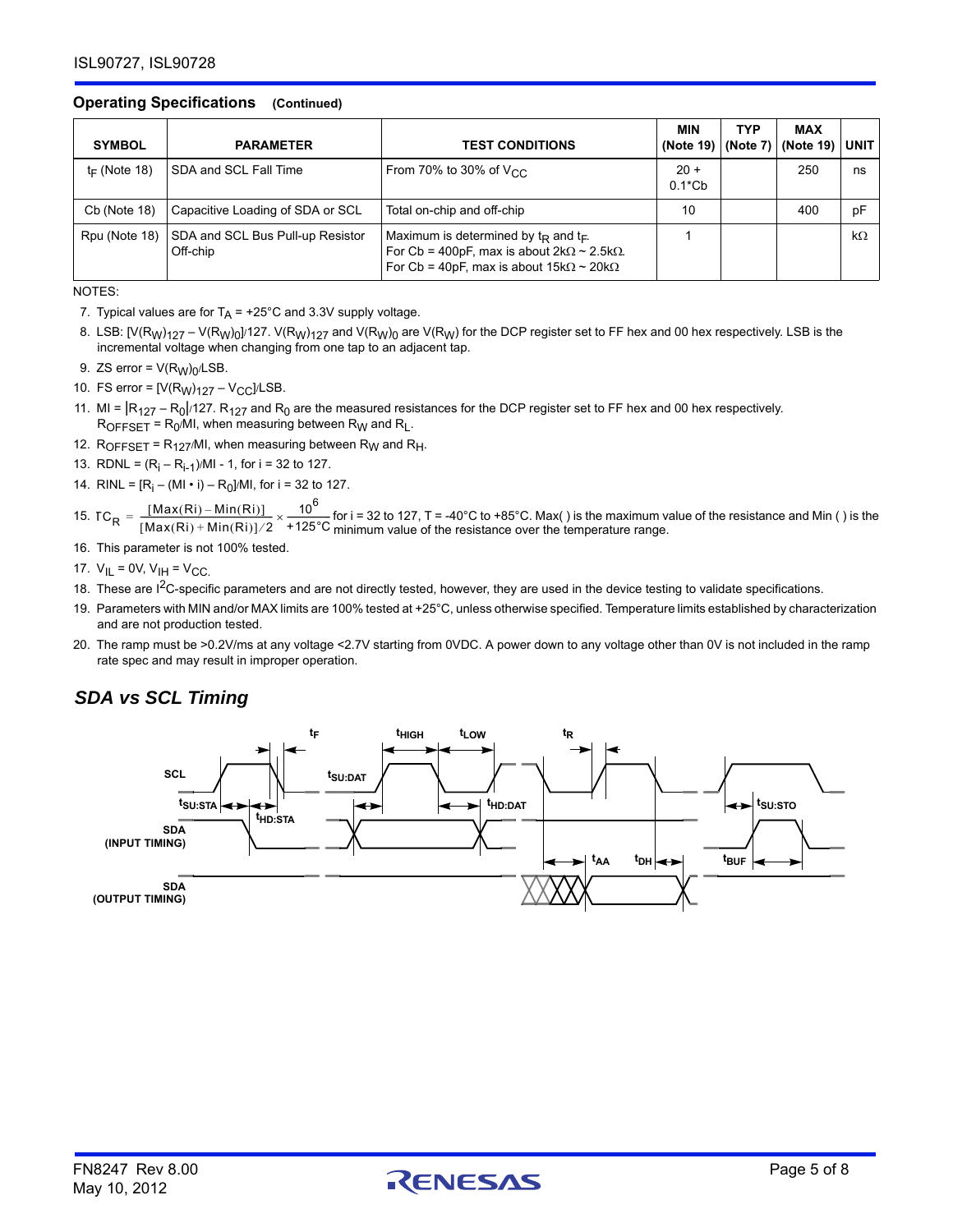# *Principles of Operation*

The ISL90727 and ISL90728 are integrated circuits incorporating one DCP with its associated registers and an I<sup>2</sup>C serial interface providing direct communication between a host and the potentiometer.

#### *DCP Description*

The DCP is implemented with a combination of resistor elements and CMOS switches. The physical ends of the DCP are equivalent to the fixed terminals of a mechanical potentiometer  $(R_H$  and  $R_L$  pins). The  $R_W$  pin of the DCP is connected to intermediate nodes, and is equivalent to the wiper terminal of a mechanical potentiometer. The position of the wiper terminal within the DCP is controlled by a 7-bit volatile Wiper Register (WR). The DCP has its own WR. When the WR of the DCP contains all zeroes (WR<6:0> = 00h), its wiper terminal  $(R_W)$  is closest to its "Low" terminal  $(R_L)$ . When the WR of the DCP contains all ones (WR<6:0> = 7Fh), its wiper terminal ( $R_W$ ) is closest to its "High" terminal  $(R_H)$ . As the value of the WR increases from all zeroes (00h) to all ones (127 decimal), the wiper moves monotonically from the position closest to  $R_L$  to the position closest to  $R<sub>H</sub>$ . At the same time, the resistance between  $R_W$  and  $R_L$  increases monotonically, while the resistance between  $R_H$  and  $R_W$  decreases monotonically.  $R_L$  is connected to the GND pin of the device, so the wiper movement will always be relative to  $R_L$ .

While the ISL90727 and ISL90728 are being powered up, the WR is reset to 40h (64 decimal), which locates  $R_W$  roughly at the center between  $R_L$  and  $R_H$ .

The WR and IVR can be read or written directly using the  $1^2C$ serial interface as described in the following sections.

# *I 2C Serial Interface*

The ISL90727 and ISL90728 support bidirectional bus oriented protocol. The protocol defines any device that sends data onto the bus as a transmitter and the receiving device as the receiver. The device controlling the transfer is a master and the device being controlled is the slave. The master always initiates data transfers and provides the clock for both transmit and receive operations. Therefore, the ISL90727 and ISL90728 operate as slave devices in all applications.

All communication over the  $1^2C$  interface is conducted by sending the MSB of each byte of data first.

#### *Protocol Conventions*

Data states on the SDA line can change only during SCL LOW periods. SDA state changes during SCL HIGH are reserved for indicating START and STOP conditions (see Figure [1\)](#page-6-0). On power-up of the ISL90727 and ISL90728, the SDA pin is in the input mode.

All  $I^2C$  interface operations must begin with a START condition, which is a HIGH to LOW transition of SDA while SCL is HIGH. The ISL90727 and ISL90728 continuously monitor the SDA and SCL lines for the START condition and do not respond to any

command until this condition is met (see Figure [1](#page-6-0)). A START condition is ignored during the power-up sequence and during internal non-volatile write cycles.

All I<sup>2</sup>C interface operations must be terminated by a STOP condition, which is a LOW to HIGH transition of SDA while SCL is HIGH (see Figure [1\)](#page-6-0).

An ACK, Acknowledge, is a software convention used to indicate a successful data transfer. The transmitting device, either master or slave, releases the SDA bus after transmitting 8 bits. During the ninth clock cycle, the receiver pulls the SDA line LOW to acknowledge the reception of the eight bits of data (see Figure [2\)](#page-6-1).

The ISL90727 and ISL90728 respond with an ACK after recognition of a START condition followed by a valid Identification Byte, and once again after successful receipt of an Address Byte. The ISL90727 and ISL90728 also respond with an ACK after receiving a Data Byte of a write operation. The master must respond with an ACK after receiving a Data Byte of a read operation.

A valid Identification Byte contains 0101110 as the seven MSBs for the ISL90727 and 0111110 as the seven MSBs for the ISL90728. The LSB in the Read/Write bit. Its value is "1" for a Read operation, and "0" for a Write operation (see Table [1\)](#page-5-0).

**TABLE 1. IDENTIFICATION BYTE FORMAT**

<span id="page-5-0"></span>

| <b>ISL90727</b> | 0          | 0 |  | 0 | R/W        |
|-----------------|------------|---|--|---|------------|
| <b>ISL90728</b> |            |   |  | 0 | R/W        |
|                 | <b>MSB</b> |   |  |   | <b>LSB</b> |

# *Write Operation*

A Write operation requires a START condition, followed by a valid Identification Byte, a valid Address Byte, a Data Byte, and a STOP condition. After each of the three bytes, the ISL90727 and ISL90728 respond with an ACK. At this time, the device enters its standby state (see Figure [3](#page-6-3)).

# *Data Protection*

A valid Identification Byte, Address Byte, and total number of SCL pulses act as a protection of both volatile and non-volatile registers. During a Write sequence, the Data Byte is loaded into an internal shift register as it is received. If the Address Byte is 0, the Data Byte is transferred to the Wiper Register (WR) at the falling edge of the SCL pulse that loads the last bit (LSB) of the Data Byte. If an address other than 00h or an invalid slave address is sent, then the device will respond with no ACK.

# *Read Operation*

A Read operation consist of a three byte instruction followed by one or more Data Bytes [\(See Figure 4\)](#page-6-2). The master initiates the operation issuing the following sequence: a START, the Identification byte with the R/W bit set to "0", an Address Byte, a second START, and a second Identification byte with the R/W

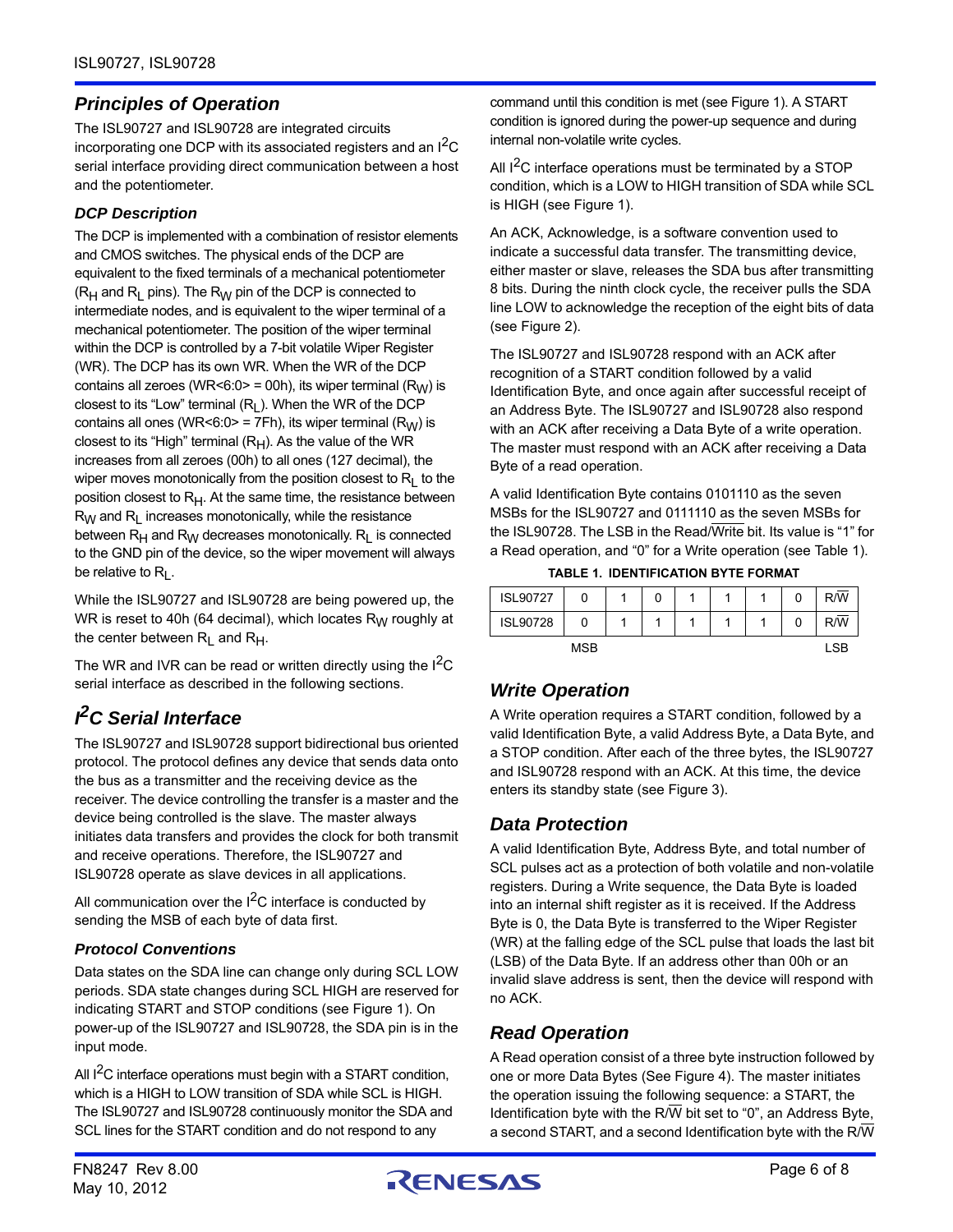bit set to "1". After each of the three bytes, the ISL90727 and ISL90728 respond with an ACK. Then the ISL90727 and ISL90728 transmit the Data Byte as long as the master responds with an ACK during the SCL cycle following the eighth bit of each byte. The master then terminates the read

operation (issuing a STOP condition) following the last bit of the Data Byte (see Figure [4\)](#page-6-2).

<span id="page-6-1"></span><span id="page-6-0"></span>

<span id="page-6-3"></span><span id="page-6-2"></span>